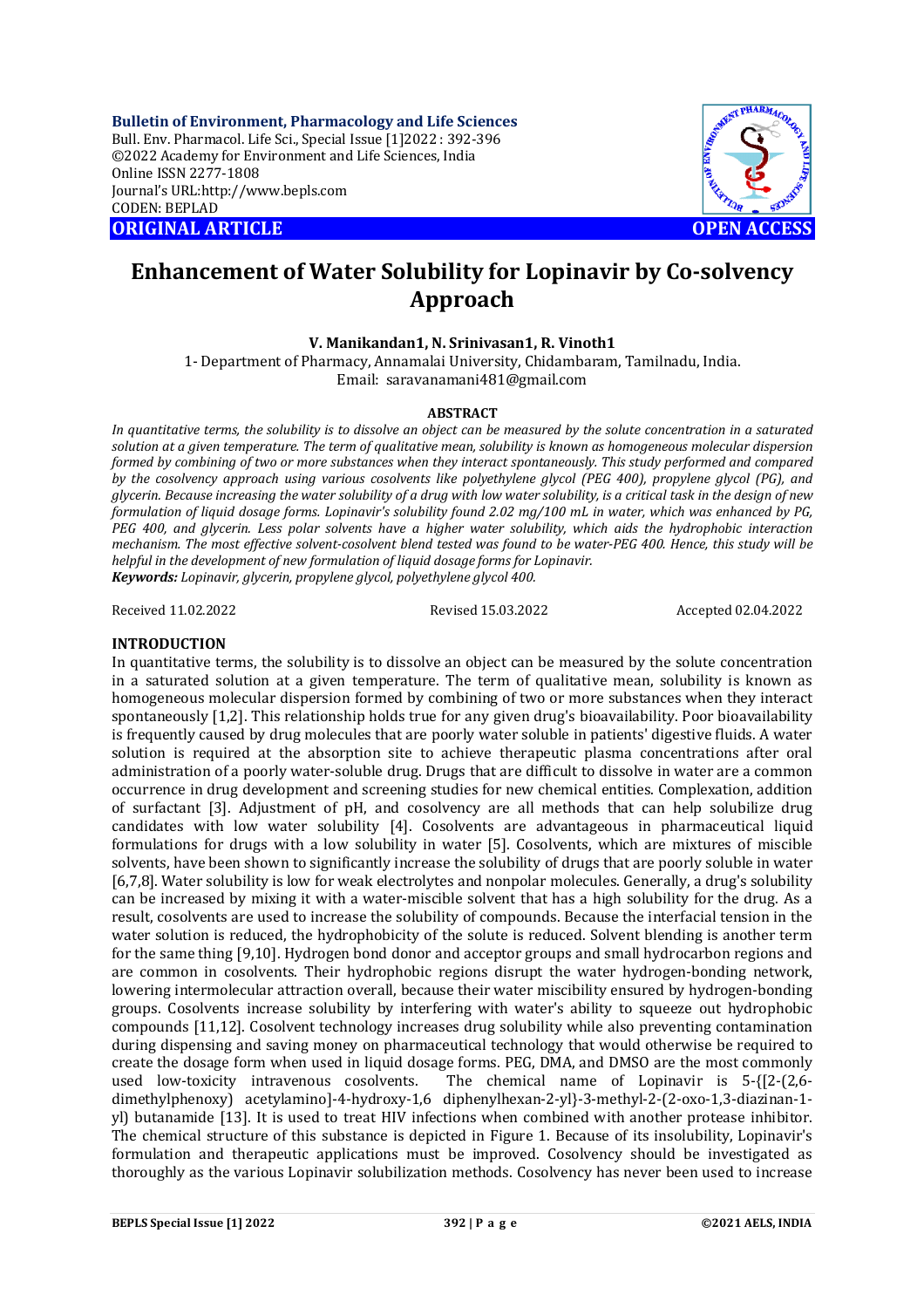lopinavir's water solubility. The water solubility of Lopinavir will be investigated using glycerin, PG and PEG 400 in this study [14].



**Figure No. 1. Lopinavir Chemical Structure**

# **MATERIAL AND METHODS**

India's Jigs Chemicals Ltd. provided Lopinavir samples as a gift. Glycerin, propylene glycol, polyethylene glycol 400 sold by Neoscience Labs Private Limited in India. All of the chemicals were analytical reagent grade, and distilled water was used throughout the study.

#### **Determination of A1%, 1cm**

Weigh accurately 100±2 mg of Lopinavir in 100 ml volumetric flask. Add sufficient methanol and vigorous shaking and made up the volume with methanol. Aliquot the portion of 100, 200, 300, 400, 500  $\mu$ g/mL and made up the volume. These concentrations were analyzed (Table 1) by UV-VIS spectrophotometer at 260.

| S. No. | Concentration (µg/mL) | <b>Absorbance</b> |  |
|--------|-----------------------|-------------------|--|
|        | 100                   | 0.097             |  |
|        | 200                   | 0.194             |  |
|        | 300                   | 0.297             |  |
|        | 400                   | 0.395             |  |
|        | 500                   | 0.499             |  |

### **Table 1: Absorbance of Lopinavir in water**

#### **By using Water and Glycerin**

Prepared the mixture of water and glycerin in the ratio of  $[100:0, 80:20, 60:40, 40:60, 20: 80]$  %v/v respectively. Transferred 100 ml of each ratio of the above mixture to each 250 ml stoppered conical flask. Weighed accurately 100±2 mg of Lopinavir and added directly to each 250 ml stoppered conical flask containing solvent mixtures. These flasks kept in magnetic stirrer at room temperature and 50 rpm for 20 minutes. After 20 minutes, samples were withdrawn, filtered each sample (0.22 µm pore size). From the resulting solution took 10 ml (100 µg/mL) and transferred into each 100 ml volumetric flask and made up the volume with respective ratio of the solvent mixtures. These samples were analyzed (Table 2) using UV-VIS spectrophotometer at 260 nm.

| Water $(\% v/v)$<br>Glycerin $(\% v/v)$ |    | Sample Weight (±2mg) | <b>Absorbance</b> |
|-----------------------------------------|----|----------------------|-------------------|
| 100                                     |    | 100                  | 0.002             |
| 80                                      | 20 | 100                  | 0.007             |
| 60                                      | 40 | 100                  | 0.015             |
| 40                                      | 60 | 100                  | 0.026             |
|                                         | 80 | 100                  | 0.039             |

**Table 2: Absorbance of Lopinavir in Water and Glycerin**

#### **By using Water and Propylene Glycol**

Prepare the mixture of water and propylene glycol (PG) in the ratio of [100:0, 80:20, 60:40, 40:60, 20: 80] %v/v respectively. Transferred 100 ml of each ratio of the above mixture to each 250 ml stoppered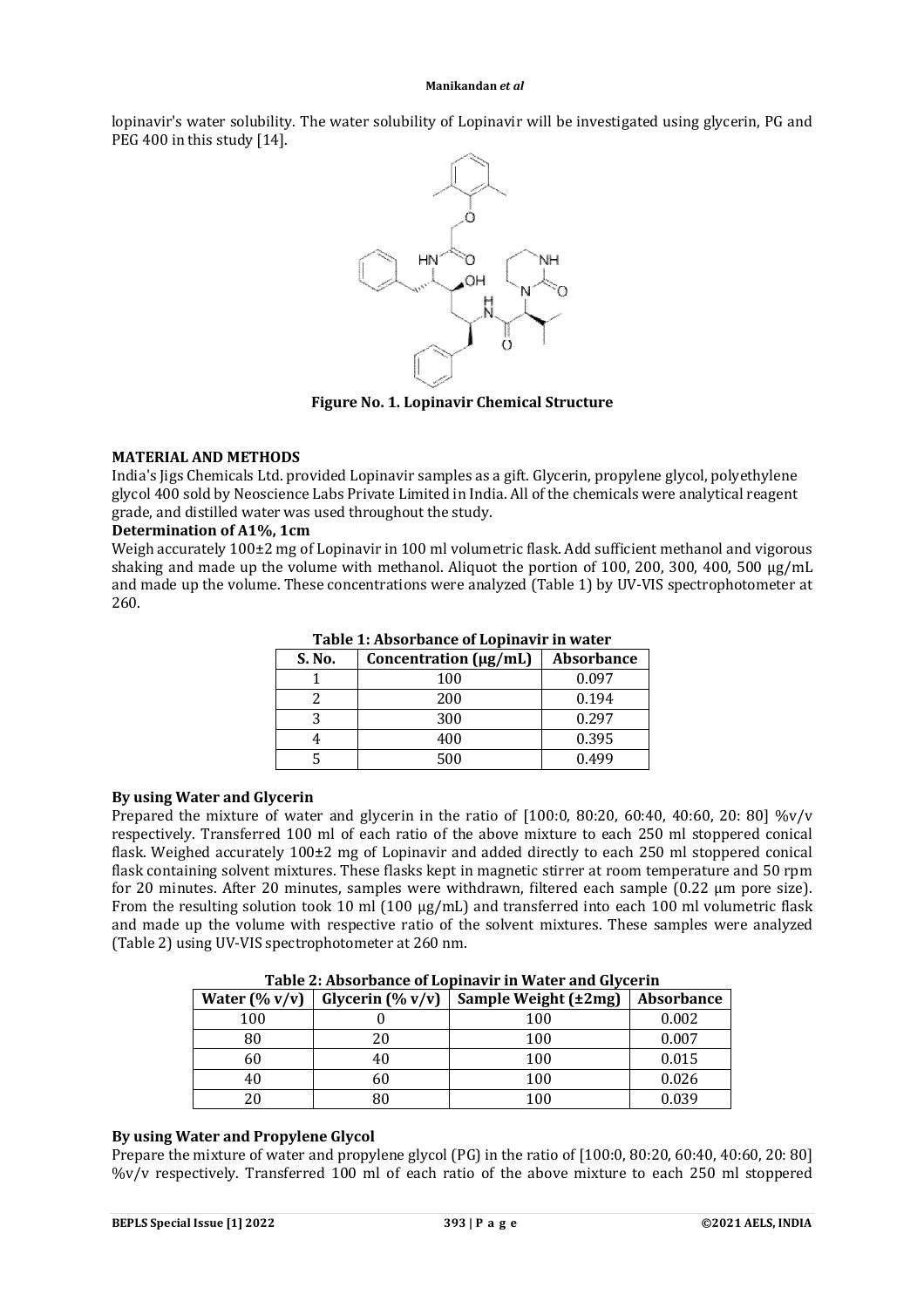conical flask. Weighed accurately 100±2 mg of Lopinavir and added directly to each 250 ml stoppered conical flask containing solvent mixtures. These flasks kept in magnetic stirrer at room temperature and 50 rpm for 20 minutes. After 20 minutes, samples were withdrawn, filtered each sample (0.22 µm pore size). From the resulting solution took 10 ml (100 µg/mL) and transferred into each 100 ml volumetric flask and made up the volume with respective ratio of the solvent mixtures. These samples were analyzed (Table 3) using UV-VIS spectrophotometer at 260 nm.

| Water $(\% v/v)$ | Propylene Glycol (% v/v) | Sample Weight (±2mg) | <b>Absorbance</b> |
|------------------|--------------------------|----------------------|-------------------|
| 100              |                          | 100                  | 0.002             |
| 80               | 20                       | 100                  | 0.019             |
| 60               | 40                       | 100                  | 0.032             |
| 40               | 60                       | 100                  | 0.047             |
| 20               | 80                       | 100                  | 0.061             |

**Table 3: Absorbance of Lopinavir in Water and PG**

# **By using Water and Polyethylene Glycol 400 (PEG 400)**

Prepare the mixture of water and PEG 400 in the ratio of [100:0, 80:20, 60:40, 40:60, 20: 80] %v/v respectively. Transferred 100 ml of each ratio of the above mixture to each 250 ml stoppered conical flask. Weighed accurately 100±2 mg of Lopinavir and added directly to each 250 ml stoppered conical flask containing solvent mixtures. These flasks kept in magnetic stirrer at room temperature and 50 rpm for 20 minutes. After 20 minutes, samples were withdrawn, filtered each sample (0.22 µm pore size). From the resulting solution took 10 ml (100  $\mu$ g/mL) and transferred into each 100 ml volumetric flask and made up the volume with respective ratio of the solvent mixtures. These samples were analyzed (Table 4) using UV-VIS spectrophotometer at 260 nm.

| Water $(\% v/v)$ | PEG 400 $(\% v/v)$ | Sample Weight (±2mg) | <b>Absorbance</b> |
|------------------|--------------------|----------------------|-------------------|
| 100              |                    | 100                  | 0.002             |
| 80               | 20                 | 100                  | 0.023             |
| 60               | 40                 | 100                  | 0.045             |
| 40               | 60                 | 100                  | 0.063             |
| 20               | 80                 | 100                  | 0.084             |

**Table 4: Absorbance of Lopinavir in Water and PEG 400**

# **RESULT AND DISCUSSION**

Concentrations of Lopinavir in the ratio (Table No. 2, 3, 4) of water : glycerin, water : PG, and water : PEG 400 were calculated from absorptivity value and pathlength (1cm) of the Lopinavir in the wavelength of 260 nm [15].

 $\mathcal{L}$  concentration of Lopinavir  $(c) = \frac{\text{Absorbane}}{\text{Abs}(c) \times \text{Path}(c)}$  $\frac{1}{\text{Absorptivity (a) * Pathlength (b)}}$  - - - - - - - - (1) = (ܽ) ݕݐ݅ݒ݅ݐݎݏܾܣ ܾܽ݊ܿ݁ݎݏܾܣ (2) − − − − − − − − − − − − − − − − − − − − − ݊݅ݐܽݎݐ݊ܿ݁݊ܥ = ݎݐܽܿܨ ݊݅ݐݑ݈݅ܦ ݔ <sup>100</sup> <sup>∗</sup> 10 <sup>100</sup> <sup>−</sup> <sup>−</sup> <sup>−</sup> <sup>−</sup> <sup>−</sup> <sup>−</sup> <sup>−</sup> <sup>−</sup> <sup>−</sup> <sup>−</sup> <sup>−</sup> <sup>−</sup> <sup>−</sup> <sup>−</sup> <sup>−</sup> <sup>−</sup> <sup>−</sup> <sup>−</sup> <sup>−</sup> <sup>−</sup> <sup>−</sup> <sup>−</sup> <sup>−</sup> <sup>−</sup>(3)

From the table no. 1, the values were substituted in Eq. 2 and made the average of those values and got absorptivity (A1%, 1cm) was 9.86 and it's complied [16] with the limit of International Pharmacopoeia (WHO). Hence, the concentrations of Lopinavir in different cosolvents ratio were calculated by using Eq. 1 and 3 (See Table 5) from the absorptivity value of 9.86. Lopinavir had a low water solubility. Because nonpolar molecules cannot break the water's lattice structure. Lopinavir was found to be more soluble in PEG 400 (Figure 2) than in the other solvents. The drug molecules can be dissolved in the solution by weaker hydrogen bonds in water. As expected, PG and glycerin have lower solubilization powers than the less polar PEG 400. According to these findings nonpolar environments rather than polar ones, appear to be better suited for the solubilization of drug molecules. PEG 400 can be used to incorporate hydrophobic compounds because of its ability to reduce the dipole moment of water.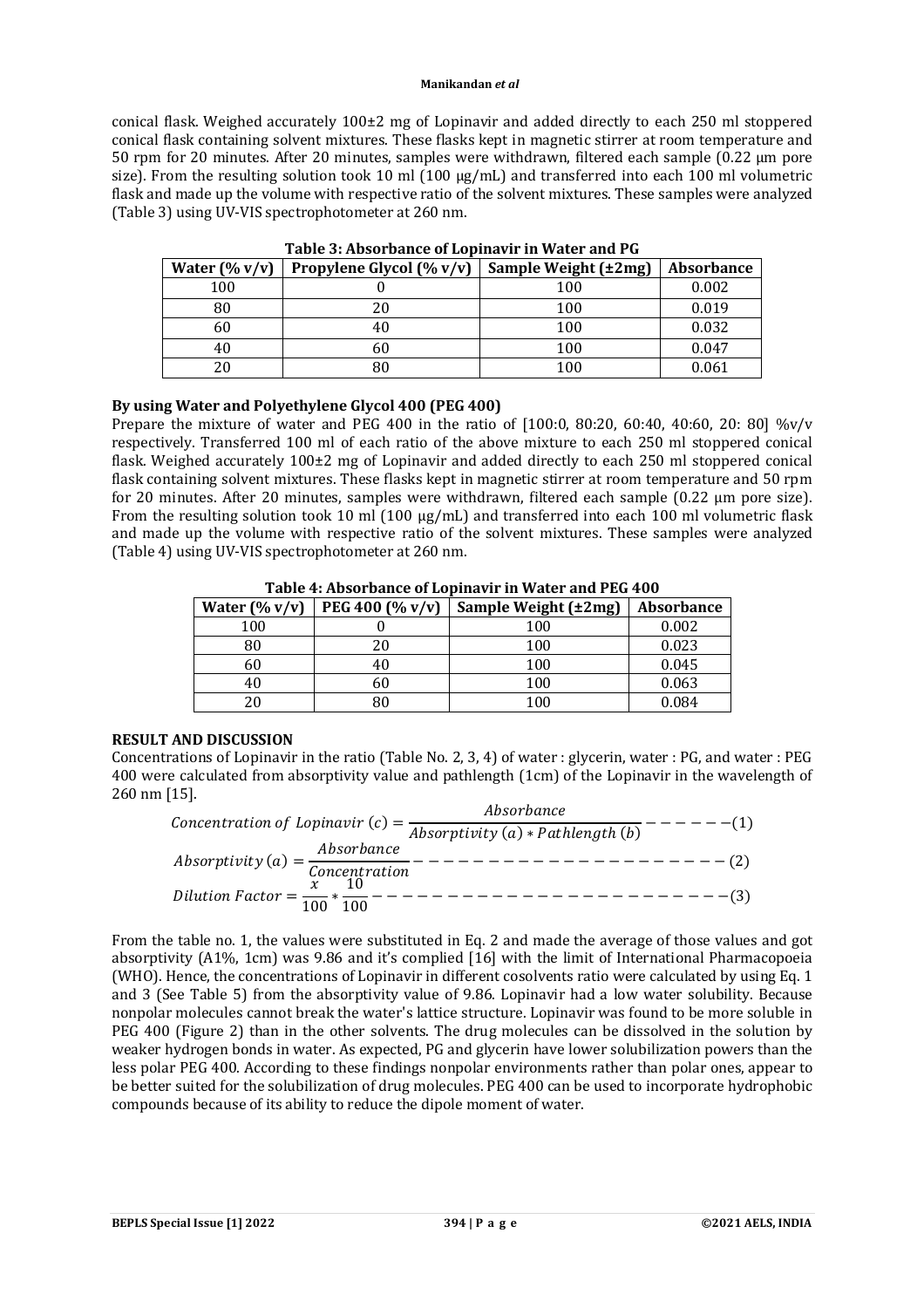| S. No. | <b>Solvent Ratio</b>   | Solubility (mg/100 mL) |                         |                |
|--------|------------------------|------------------------|-------------------------|----------------|
|        | <b>Water: Solvents</b> | Glycerin               | <b>Propylene Glycol</b> | <b>PEG 400</b> |
|        | $($ %v/v)              |                        |                         |                |
|        | 100:0                  | 2.02                   | 2.02                    | 2.02           |
|        | 80:20                  | 7.09                   | 19.26                   | 23.32          |
| 3      | 60:40                  | 15.21                  | 32.45                   | 45.63          |
|        | 40:60                  | 26.36                  | 47.66                   | 63.89          |
|        | 20:80                  | 39.55                  | 61.86                   | 85.19          |

**Table 5: Concentration of solubility in different cosolvents (mg/100 mL)**



**Figure No. 2. Lopinavir water solubility with cosolvents**

#### **CONCLUSION**

The solubility enhancement study was performed by cosolvency approach such as glycerin, PG, and PEG 400 were used to improve Lopinavir's water solubility. The Lopinavir highly solubilize in PEG 400 with water. As a result, the most effective and acceptable cosolvent for solubility has been identified as PEG 400. As a result of this research, the solubilization of lopinavir in PEG 400, PG, and glycerin and these solvents were pharmaceutically acceptable cosolvents could be investigated. Hence, this study will be helpful in the development of new formulation of liquid dosage forms for Lopinavir.

# **CONFLICT OF INTEREST**

The authors declare that they have no conflict of interest.

#### **REFERENCES**

- 1. Ben J. Boyda, Christel A.S. Bergstromb, Zahari Vinarov, (2019). Successful oral delivery of poorly water-soluble drugs both depends on the intraluminal behavior of drugs and of appropriate advanced drug delivery systems, European Journal of Pharmaceutical Sciences, 137; 1-27
- 2. Zhang X, Xing H, Zhao Y, Ma Z. (2018). Pharmaceutical Dispersion Techniques for Dissolution and Bioavailability Enhancement of Poorly Water-Soluble Drugs. Pharmaceutics. 10(3):74.
- 3. Bhakay A, Rahman M, Dave RN, Bilgili E. (2018). Bioavailability Enhancement of Poorly Water-Soluble Drugs via Nanocomposites: Formulation–Processing Aspects and Challenges. Pharmaceutics. 10(3):86.
- 4. Gigliobianco MR, Casadidio C, Censi R, Di Martino P. (2018). Nanocrystals of Poorly Soluble Drugs: Drug Bioavailability and Physicochemical Stability. Pharmaceutics. 10(3):134.
- 5. Tran P, Pyo Y-C, Kim D-H, Lee S-E, Kim J-K, Park J-S. (2019). Overview of the Manufacturing Methods of Solid Dispersion Technology for Improving the Solubility of Poorly Water-Soluble Drugs and Application to Anticancer Drugs. Pharmaceutics. 11(3):132.
- 6. MarkDavisa, GavinWalker, (2018). Recent strategies in spray drying for the enhanced bioavailability of poorly water-soluble drugs, Journal of Controlled Release, 269, 110-127.
- 7. Smruti P. ChaudhariaRohit P. Dugar, (2017). Application of surfactants in solid dispersion technology for improving solubility of poorly water-soluble drugs, Journal of Drug Delivery Science and Technology, 41, 68-77.